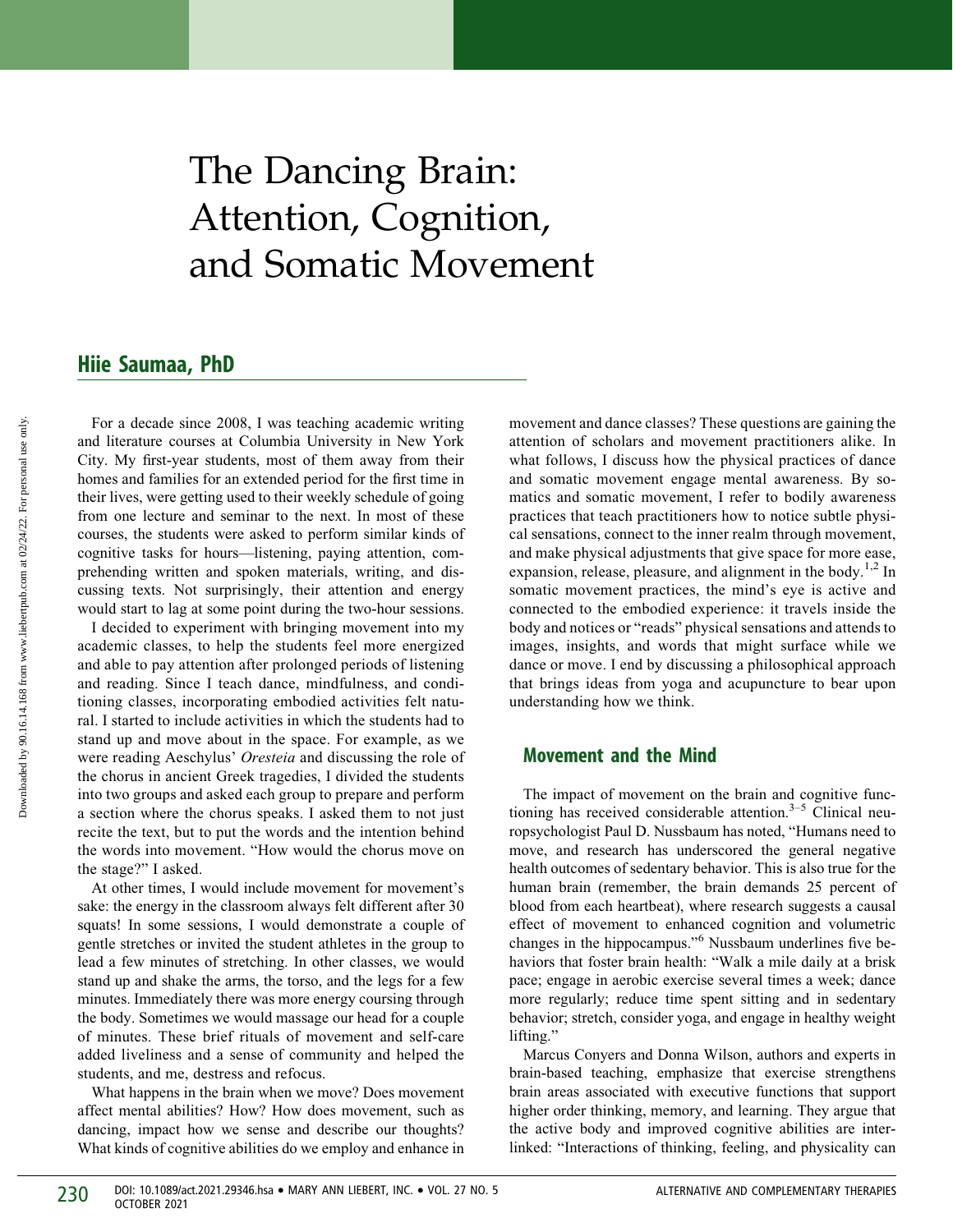enhance the development of new knowledge and skills."<sup>7</sup> They note, "Exercise has been shown to enhance both neurogenesis (the creation of new brain cells in regions of the brain associated with higher-order thinking and recall) and experience-dependent synaptogenesis (the formation of synaptic connections between neurons in response to learning and sensory input from the environment)."

In a special issue on dance and neuroscience, Dee Reynolds, Corinne Jola, and Frank E. Pollick show how research on dance can enhance knowledge on cognition, memory, and attention. They point out that cognitive neuroscience can address on a neuronal level some questions that are central to research on the arts: "Scholars have long been fascinated by the thought processes of artists and also by questions of how we respond to art in its different forms [...]. It is now possible to explore the neuronal processes in the brains of those who create, perform, and watch dance, and also to identify neuronal evidence for dancers' expertise."8 Conducting research on what happens in people's brains as they watch dance can offer insights into the functioning of mirror neurons and kinesthetic empathy. Kinesthetic empathy refers to the idea that people who watch dance and movement can feel in their own body the effects of the movements that the performers are executing. As scholar Susan Pashman has put it, there is a "felt resonance between internal processes of both dancer and dance watcher."<sup>9</sup> This resonance or felt bodily empathy is stronger if the observer is able to imagine performing the movements of the dancer him/herself or has had previous experience with similar movements.

Scholars have explored how dance can help people recover after surviving a central nervous system injury, such as stroke, spinal cord injury, Parkinson's disease, multiple sclerosis, cerebral palsy, traumatic brain injury, or acquired or genetic conditions. Studies show that dance can stimulate neuromotor plasticity in people who have undergone a central nervous system injury or have difficulties in moving. Sara Houston has argued that dancing can have rehabilitative effects on people who have mobility problems, such as people with Parkinson's disease.<sup>10</sup> Lise C. Worthen-Chaudhari has claimed that exploring creative movement in a rehabilitation setting can "potentially shift attentional focus in positive ways for people coping with recent, life-changing injuries."<sup>11</sup> She notes that "therapy protocols employing creative process, imagery analogies and gaming paradigms have the potential to deliver knowledge implicitly, meaning that the learner is guided to learn for him or herself without following explicitly directions from another person. For movement recovery among people living with neurologic injury [...] implicit training models sometimes result in greater learning effects than explicit learning models and appear to be vitally important in particular for training of movement skill."

### The Attentive Mind in Somatics Classes

Following choreographic sequences, finding the rhythm, moving in different directions, and coordinating the body parts are not easy tasks. Professional dancers and students of dance techniques have to pay close attention to comprehend the choreographic material, embody it in their own physicality, memorize long movement sequences, and add their own expressivity. Cynthia Meyers, professor, author, and a former dancer, states:

I was a bookish, verbally advanced child with no apparent athletic skills—could never swim across the pool or run a lap. But at age 15 I discovered dance as one of the most cognitively challenging things I had ever tried. Watching a movement and then trying to replicate it required a lot of cognitive processing: where was the arm, to the side or the front? How fast did it move? In what rhythm? How many times? In what relation to the torso? With what shape and line? With what relationship to the music? Because dance uses both space and time, it is cognitively challenging—a dancer must take in lots of information and sort it and then translate it into her own body. Because of the cognitive challenges, dance is intellectually stimulating too.

Somatic dance reduces some of these challenges. In somatic dance, the focus is on the individual's personal sensations of being in movement and on connecting to the body. Figuring out precisely how the instructor moves, mastering choreographic patterns, and preparing for stage performance are not essential. Somatic dance practices often rely on movement improvisations, and participants are encouraged to adjust movements and move in the way that makes them feel good. However, cognitive abilities are activated in somatic dance practices as well. Some somatic dance methods such as Nia dance or SuryaSoul Soma© employ simple choreographic sequences and add free dance: even relatively simple steps—given by an instructor or self-generated—are asking for coordination, an inner organization of movement, and the ability to move through the space with awareness of other moving bodies.

One important way in which we engage the mind in somatics classes is through the use of what I call the "mind's eye." Employing the mind's eye means to direct awareness to a certain body part from the inside. We use the mind's eye when we do a "body scan," widely practiced in meditative, mindful, and somatic methods. Lying down on a mat or in a seated position, practitioners move the attention to different parts of the body. "Become aware of your toes, the soles of the feet, the heels, the ankles, the shins, the calves, the thighs. What do you notice in these parts of the body? Move the attention to the belly, the low back, the chest, the middle back ...," I might tell the practitioners. All areas of the body can be evoked in a body scan. By going through different parts of the body, we learn to notice sensations—such as tightness, ease, comfort, weight, and heat, among others—and learn to release tension and undo muscular holding patterns.

A similar body scan can be performed in movement. In somatic dance practices such as Nia dance—a method that combines easy-to-follow choreography and dance improvisation participants are guided to move their attention to different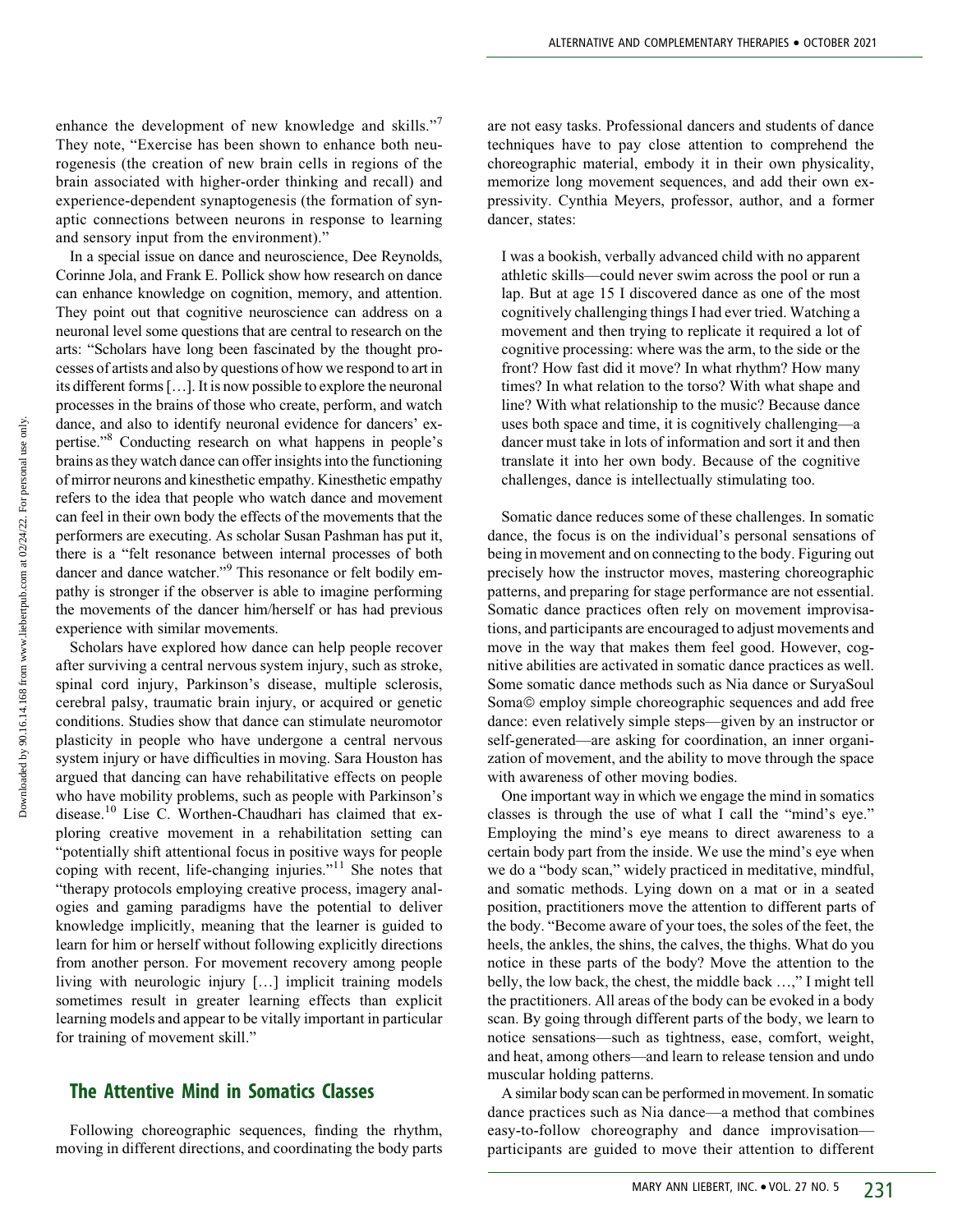areas of the body and notice, nonjudgmentally, what sensations are present as they dance at different speeds and planes of movement and with varying degrees of intensity. Allowing mental awareness to move around in the body helps us stay in the present moment and notice the continuous unfolding effects of movement on the body, emotions, and the imagination.

In my somatic strength training and stretching classes, employing mental capacities is an integral part of the class: out of the plethora of cognitive tasks that the mind is capable of performing, I call on the capacities of paying attention, observing, noticing, and imagining. Executing biceps curls with a Thera-Band<sup>®</sup> or dumbbells, I invite the participants to imagine the position of their bones. The humerus bone is staying static while the ulna and the radius and the bones of the hand are in movement; the biceps muscles glide and contract over the humerus, upward toward the shoulder. Lying on the ground with the back on the mat and the knees bent, heels relaxed, thighs softening toward the torso, I ask the participants to imagine the shape of the sacrum, to feel the sturdy dense nature of this bony area, and the softness of the muscles over it. We then contract the lower abdominal muscles and drag the weight of the sacrum and the bones and the muscles of the legs closer to the torso, relaxing and widening the low back muscles. We then place the pelvis gently back on the ground and repeat the exercise. I might ask the participants to notice what the contraction feels like, and where they sense ease, comfort, and pleasure, while doing this exercise. Maybe they notice tightness or ease in parts of the body that are not actively contracting or releasing in this exercise? How do their neck and the upper back feel; what is happening around the shoulder blades? Is it possible to relax into the support of the earth through the back of the skull and the upper back and torso while they are performing the lower abdominal crunches?

Somatic dance and movement classes have the potential to enhance practitioners' imagination. We might explore an image, a feeling, a dream, a desire, or a traumatic experience that arises from the embodied experience. Doing side lateral lifts with a TheraBand or dumbbells—lifting slightly bent arms to the sides of the body in a standing or a seated position—I ask participants to notice that moving the arms to the side is a horizontal movement. In this movement, we are tracing the horizon. I might add, "Feel free to close your eyes if you'd like. Imagine that your sight can expand from this present moment to the future. What do you see on the horizon? What is 'almost here,' beckoning?" In the Tamalpa Life/Art practice, dancers might be exploring the question of "if my spine could speak, what would it say?" In a JourneyDance™ class, which includes elements of shamanic dances, participants might imagine throwing habits, behaviors, and patterns of thinking that no longer serve them into an imaginary fire. Afterward, they might sense what it would feel like to move about without the weight of these past habits or patterns of thinking. In a creative movement or an improvisation class, imagination could be the starting point for movement. "Imagine we are walking about in Luxembourg Gardens in Paris. What and who do you see? Have an imaginary interaction with some element of nature or the people you see," I might tell the participants.

In a somatic, mindful movement class, the mind is not inactive during the exercises, nor is it multitasking and combining movement with an activity that does not pertain to the movement experience, such as watching a movie or a YouTube clip or reading or planning a work assignment. Rather, we invite the mind to stay *with* the body, to notice what is happening in the body in the present moment as we move or lie or stand still. We learn to "see" or "read" inwardly the parts and layers of the body that we cannot necessarily see or touch with ease such as the bones or the muscles in the middle of the back or the inner organs. In the words of Lynn Matluck Brooks, a participant in my somatic strength training classes, "I do feel that I understand my body from the inside when I take your class. I'm putting together my body's picture (how muscles/ bones connect up), its feeling-state, its capacities at this point in my life, its connections to my mental condition." We learn what it feels like to distinguish between the bones and the muscles, or notice where in the body we feel lightness, expansion, and release. We notice what images or words spring up in our consciousness as we move, what new insights arrive, how our mental states might shift throughout the movement experience. These explorations help us move more freely and make adjustments for a better alignment, better posture, and as a consequence, may help us release aches and discomfort that result from the compromised posture or unbalanced use of the skeletal muscles.

# Yoga for the Mind<sup>®</sup>

Noticing physical sensations through body scans and by activating the mind's eye takes practice. It might be difficult to move from states of thinking to states of sensing—to "get out of the head and into the body," as the saying goes. When we worry about getting the movements "right" in a dance class or are concerned about how we look in the mirror when we move or have a thought that constantly cycles around in the mind, it is challenging to feel what is happening in the body and to discern thoughts from sensations. Somatic introspection—noticing physical sensations and how we feel in the body—is often blocked by our mental activity. Inviting the mind away from thoughts and toward noticing what is happening in the body can be difficult or new. It is useful to stop and ask, "What do I think right now? What do I feel physically right now?"

Yoga for the Mind, a practice created by philosophers Michael Eskin and Kathrin Stengel, offers a unique approach that can help us discern between thoughts and sensations and understand how we use the mind.<sup>12</sup> This method, outlined in the book by the same title, combines elements from yoga, acupuncture, and philosophical thinking. When we dance or practice yoga, we learn to feel the body from within: doing Yoga for the Mind, the authors suggest, we learn to get to know the mind better and "feel" it from within. Once we understand how we use the mind—for example, we learn to recognize the moments when we start to worry or analyze or criticize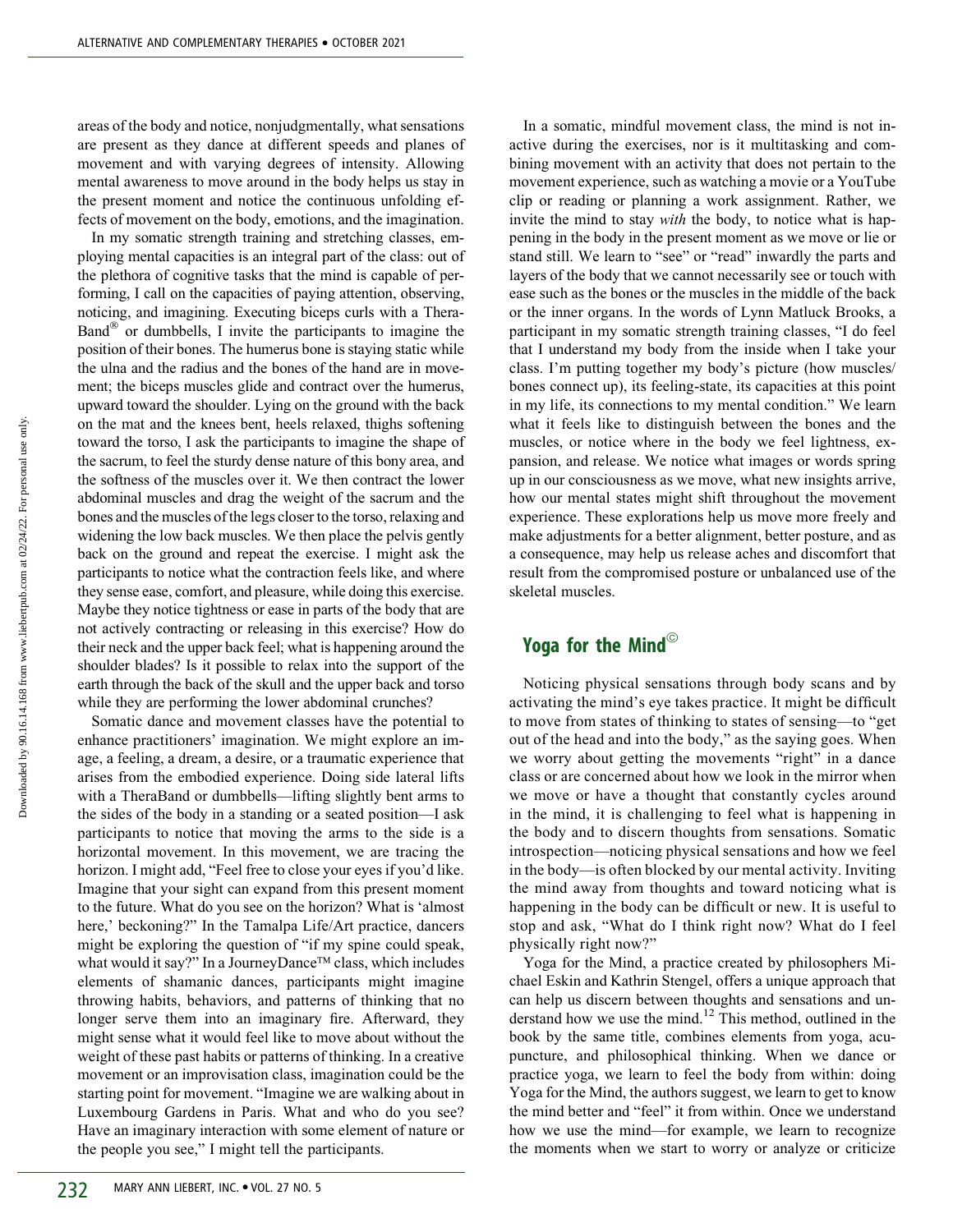ourselves or others—we learn how to invite the mind to stay nonjudgmental and open to noticing our physical sensations and how we feel in the body.

The authors propose that "philosophical thinking is to the mind what yoga (as widely understood) is to the body." When one practices this method, one takes the mind off of practical, everyday mental assignments such as thinking about goals and plans or engaging in conversations, analysis, and calculations for the future. "You put yourself in an observer mode. You become more aware of the linguistic construction that creates reality for you. You learn to distinguish between certain alignments of words and thoughts that are beneficial for you and alignments of words and thoughts that are misalignments, like bodily postures or habitual muscular holding patterns that create tightness, unease, and compromised posture," Stengel explains.

Yogic practices often refer to the "monkey mind"—mental states where we feel like the mind is "running around" without our conscious direction. This "monkey mind" is often seen as something we need to "harness," "regulate," and "control," for example, through meditation practices. Yoga for the Mind is similarly interested in developing our ability to focus and to experience the mind as balanced, healthy, and at peace. However, instead of "controlling" the mind, Eskin and Stengel highlight the idea that we can learn to understand how our mind works, with compassion. Just as somatic practices teach us a compassionate approach toward the body, this practice teaches us a compassionate, nonjudgmental approach toward the mind. $13$ 

The authors suggest that this type of healing can be practiced by anybody. According to Stengel, when we practice philosophical thinking, we see the undercurrents of our rationality. Particularly in light of the COVID-19 pandemic, Stengel opines that "uncertainty is our daily bread. We are more and more forced to practice balancing our own thinking." "If I have a good connection to my mind, I'll have a better experience in my body," she notes. For example, understanding and alleviating anxiety involve understanding what thoughts underlie the subsequent emotions that one experiences during anxiety. "Thinking is as complex as the functioning of our body. The chain of thinking is as complex as what is happening in your body every single minute," she observes.

As the first component, Yoga for the Mind outlines 14 poses or asanas—not for the body, as in yoga, but for the mind. These mental poses include "slow pose," "patient pose," "steppingback pose," "suspension pose," "attention pose," and "listening pose," among others. For example, the listening pose focuses the attention on the auditory dimension, such as the sounds, noises, and words coming our way. "It enjoins us, literally, to listen with care to every detail, sound bite, and noise issuing from ourselves and our environment, to tune into our interlocutors' words, emotions, and needs, rather than hearing the perpetual rumblings of our own minds," the authors state. We all realize the need to slow down and cultivate openness and the ability to dialogue: the novelty of Yoga for the Mind lies in the goal to cultivate these mental dispositions as habits, "helping us to make those haphazard, unplanned, unreliable moments of patience, internal slowing down, dialogue, and openness that we all occasionally experience part of a continuous and reliable dispositional pattern, in helping us to translate them into a sustained mental posture that will not only not be at the mercy of the vagaries of mood and circumstance but that will sustain us and keep us on track even in those moments when we might be tempted to fall back on those rut behaviors."

The second component of Yoga for the Mind looks at mental processes through the analogy of acupuncture, meridians, and acupuncture needles. The authors distinguish five meridians of thought: distinction, perspective, relation, movement, and sense. If one of these gets off balance, we begin to "wobble." In Yoga for the Mind, along the meridians of thought are the thought points: "Like acupuncture points, through which our psycho-physical energy system can be affected using acupuncture needles, Thought Points are portals through which our mental energy system can be influenced using Thought Needles [pointed philosophical questions]." Stengel recommends taking one "Thought Needle," a question such as "What is uncertainty?" and start "sketching" your thoughts by writing them down, talking out loud, or speaking to a friend. "What makes something uncertain? What makes something a judgment? What is the difference between a neutral sentence and a sentence that feels like a judgment"?

Yoga for the Mind is an attempt to bring therapeutic philosophical thinking to people from all walks of life. "I feel like Yoga for the Mind makes me feel more awake, alive, more relaxed," Stengel describes, "You come into a state of contemplative being. You experience your own being in the presence of the 'now.' We learn to connect to what is at stake right now—we do not get hooked in the cycles of past memories or emotions about the future that hasn't even happened yet. When we practice Yoga for the Mind, we learn to release things: it is about the suspension of judgment. We learn to see things as they are: not right, not wrong. We learn to align with what is now," she adds. This method teaches the practitioners how to observe their thinking in a detached way so that they can see how they think and what their unique being is. "There is light and happiness about being alive. One with life and universe, completely unique," Stengel describes her feelings after spending time with this practice.

### **Conclusion**

Dance and movement lift the mood, boost confidence, and make us more divergent and creative in our thinking. Engaging in somatic movement practices, participants not only attend to the body, but their cognitive abilities as well. Deep slow breathing, often practiced in somatic movement classes, helps to calm down the onrush of thoughts and reduces stress, overwhelm, and anxiety. Employing the mind to notice what is taking place in the body anchors the mind in the present moment rather than the past or the future. Images and insights that might visit us while we move can refresh the mind and add